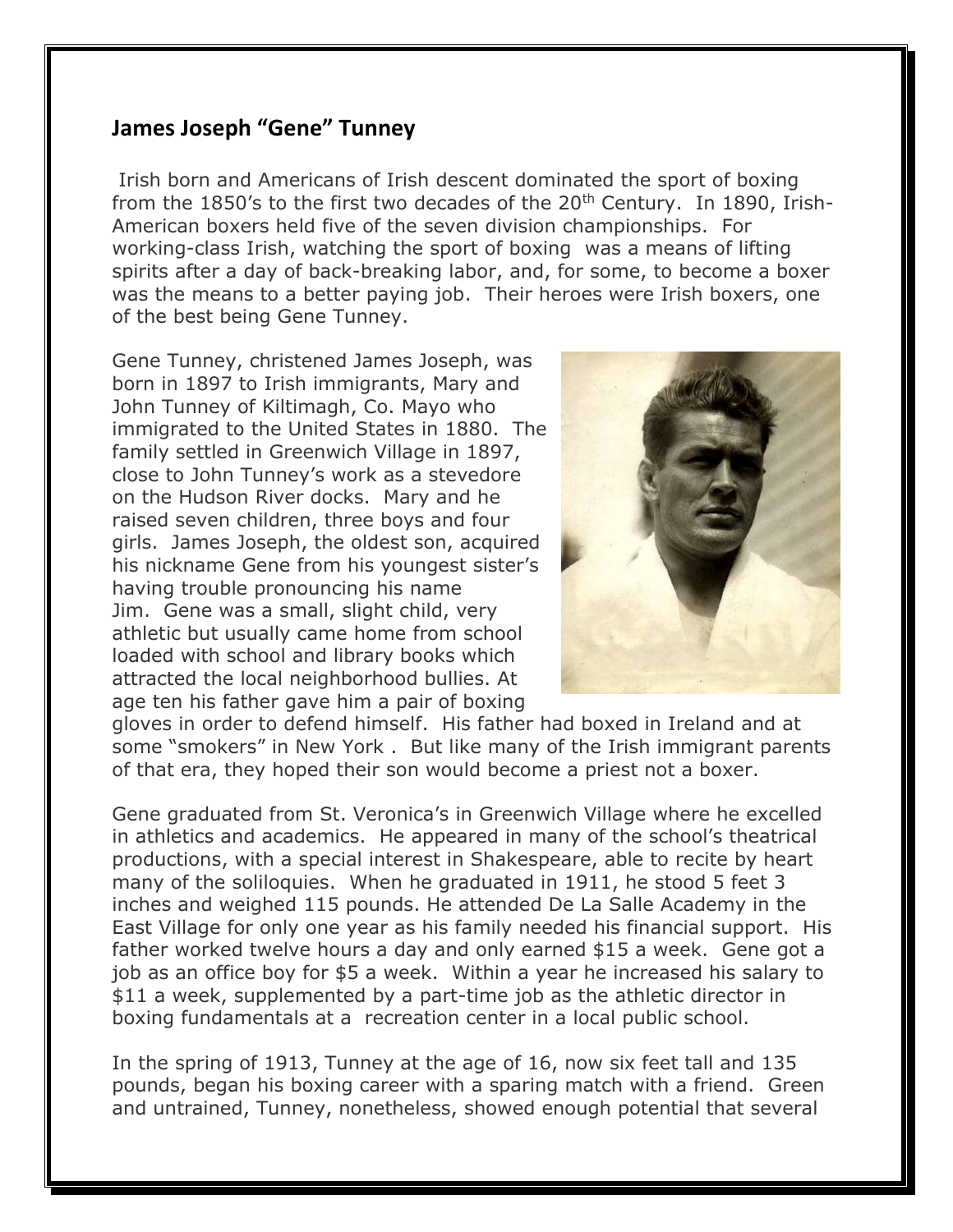fight promoters urged him to continue fighting. Drawn away from boxing by the physical pain of the ring and by a promising career in a local steamship company, Gene discovered that boxing was in his blood. From his early bouts, Tunney was learning to box. His baptism by leather gloves encouraged him to become a professional boxer on July 2, 1915. He won his first fourteen professional fights, earning him the attention of the local newspapers and a large following in Greenwich Village . His father still would not go to see him fight, and he and Gene's mother continued to hope that their son would study for the priesthood.



As so many patriotic Americans did during WWI, Tunney enlisted in the Marines on July 17, 1918. After basic training at Parris Island, his company was shipped to France to a staging area for American forces. But his company was not to see battle as the Germans surrendered on November 11, 1918. While at a boxing program at his base which was staging base championships in various classes, Tunney was encouraged to fight, owing to a fighter's not showing up. He easily won his first fight as a Marine. The popularity of the programs within the military is believed to have helped the sport of boxing to gain wide support and led to its legalization in the states when the troops

returned to civilian life. As a result of his success as a Marine fighter, Tunney was given more time off from his duties to train. He went on to fight and win matches with professional boxers both American and French. Within two months, he won eighteen consecutive fights. Eventually he captured the American Expeditionary Forces light heavyweight championship in Paris

After [n](https://sites.google.com/site/icsofgc/home/hedgemaster-archives-2/people/tunney-james-joseph-gene/Gene_T1.jpg?attredirects=0)ine an d a half months in France, Tunney was discharged on August 18, 1919. When he enlisted in the Marines he was six feet tall and 158 pounds; he was now 6'1" and 175 pounds.

His confidence being bolstered by his performance in winning the AEF lightheavyweight championship in Europe , Tunney decided to continue his boxing career. In his return to boxing Tunney won sixteen of his twenty-one fights by knockouts. In spite of his record Tunney was not getting much attention in the sporting pages. As indicated in Jack Cavanaugh's book Tunney: Boxing's Brainiest Champ and His Upset of the Great Jack Dempsey, fighters who paid sports writers got more coverage than those, like Tunney, who did not. Tunney agreed to let his manager arrange payments to widely published writers like Damon Runyon and others. This led to better press coverage in the New York papers and, because Runyon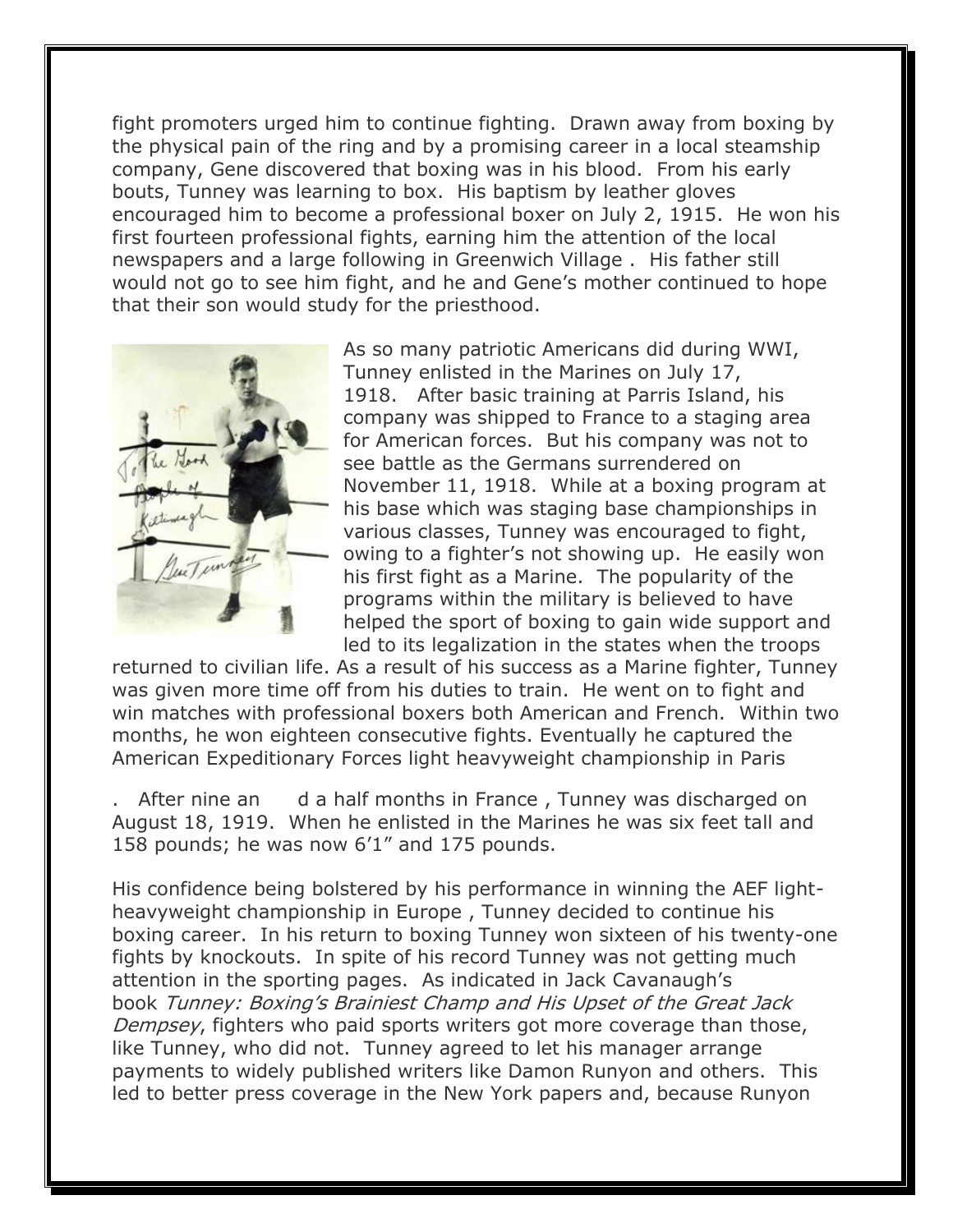was syndicated, in other big city papers. His career was now in full bloom and his exceptional record of success in the ring would put him on a collision course with the great Jack Dempsey.

The only loss that Tunney had in his professional career of seventy-one wins and one loss was to Harry Greb, known as "The Pittsburgh Windmill" and the "King of the Alley Fighters. Greb was noted for his unorthodox style of rapid-fire punches, both legal and illegal, thrown from impossible angels. Fighting for the world light-heavyweight championship, Tunney was completely overwhelmed by the style of the more experienced fighter and his rejection of illegal tactics. Greb and Tunney were to meet three more times, with Tunney winning one decision and with two no decision matches. But it was the two fights with Jack Dempsey that were to be his greatest accomplishment but, ironically, did not add to his popularity.

Jack Dempsey, "The Manassa Mauler," was the Roaring Twenties' most famous personality who rose from poverty to rule the ring as heavyweight champ. Born in Manassa , Colorado , he left school after the eighth grade to seek work. He learned his trade as a boxer in saloons and bars by challenging any man to fight him. In 1914 he became a professional boxer. He took the heavyweight crown from Jess Willard who outweighed him by fifty-eight pounds. Dempsey successfully defended his crown five times before he agreed to box Tunney. On September 23, 1926, Gene Tunney beat the great champion in a ten-round decision before the largest crowd, 123,757, ever to witness a boxing match. Dempsey and most boxing

fans were confident that Dempsey would defeat the lighter Tunney within two rounds. The puncher Dempsey would overwhelm the stylish boxer Tunney, the experts said. When Tunney took the first round, the sports writers and fans were stunned as Tunney slugged it out with the "man killer," making Dempsey look inept in his inability to land telling blows. The pattern of the boxer landing the punches and the slugger being slugged lasted for ten rounds. Tunney, being virtually unmarked and the champ a mass of cuts and bruises, won all ten rounds on the scorecards of the two judges.



A year later on September 22, 1927, Tunney and Dempsey met in Soldiers Field, Chicago , before a larger crowd, 145,000, in a rematch that became famous as the " Battle of the Long Count." The 1920's was the era of Al Capone whose power and influence in Chicago was legendary. Rumors of fixes with boxers taking a "dive" were all over town. Capone was said to have bet \$50,000 on Dempsey to win. Clearly, more than a boxing championship was at stake. Capone's money was dwarfed by Dempsey's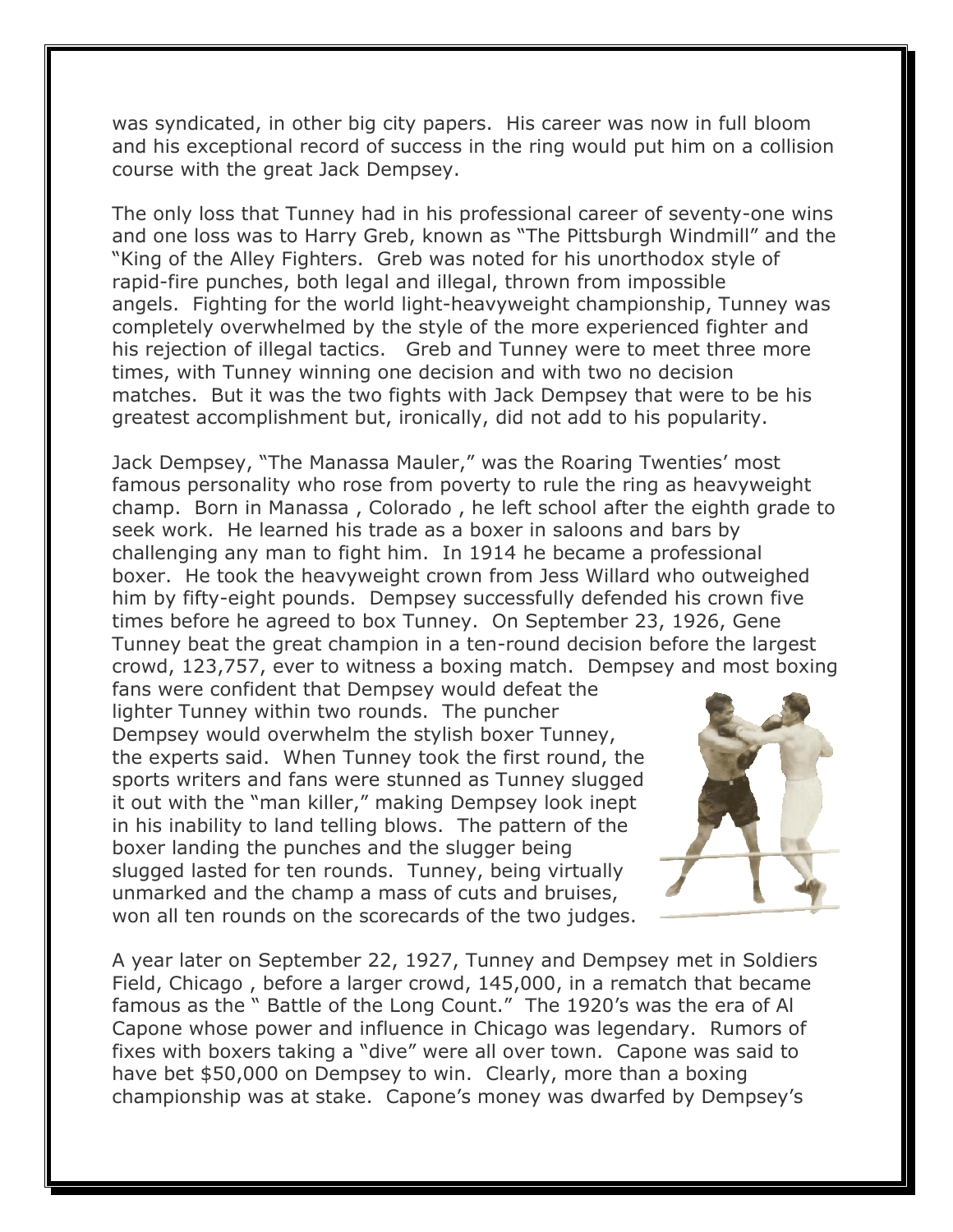iconic popularity in America . The crowd at Soldiers Field that night roared when in the seventh round Dempsey knocked down Tunney, but the knockdown count by the referee was delayed as Dempsey did not return to a neutral corner, as required by the Illinois rules of boxing. This delay gave Tunney enough time to recover from Dempsey's stunning blow to his head and later to win the fight on a decision. It was one of the biggest sports controversies ever in the United States . That controversy may help to explain why Tunney, who beat Dempsey twice, could not lay a glove on Dempsey's position in American's Pantheon. Not in life but in death, Dempsey KO'ed Tunney: Jack Dempsey's obituary in the New York Times ran on page one and was 3000 words; Tunney's obituary was on page twenty-two and ran 750 words.

Gene Tunney was to win one more fight before retiring on July 28, 1928 at the age of thirty-one. His retirement was conducted in the same dignified manner as his earlier life. Tunney married Mary Josephine (Polly) Lauder, heiress to the Carnegie fortune, on October 4, 1928. When Tunney married, he was himself rich as he earned close to one million dollars after the second Dempsey fight, equivalent to eleven million in current dollars. At his wedding were Thornton Wilder, the playwright, and John McCormack, the Irish tenor. The Greenwich Village lad became not only a resident of Greenwich , Connecticut but also a lecturer on Shakespeare at Yale. He counted as his friends many famous authors, he attended the opera, and, as one of Dempsey's body guards was to remark, "He read books." He went on to become an executive and board member of many corporations.



At the age of 43 in 1941 at the request of Navy Undersecretary James Forrestal, Tunney accepted a commission in the Navy as a lieutenant commander to set up a physical fitness program for student pilots. Later he set up a program for the entire Navy. Tunney and his wife raised four children, three boys and one girl. One of his sons, John, was to serve in the United States Congress as a senator from California . Gene Tunney died in 1978 at the age of 81. A good deal can be inferred about this exceptional Irish-American

from his grave marker, which reads:

James Joseph Tunney 1897-1978 World War I - France Pvt. U.S. Marine Corps. World War II - Capt. U.S. Navy